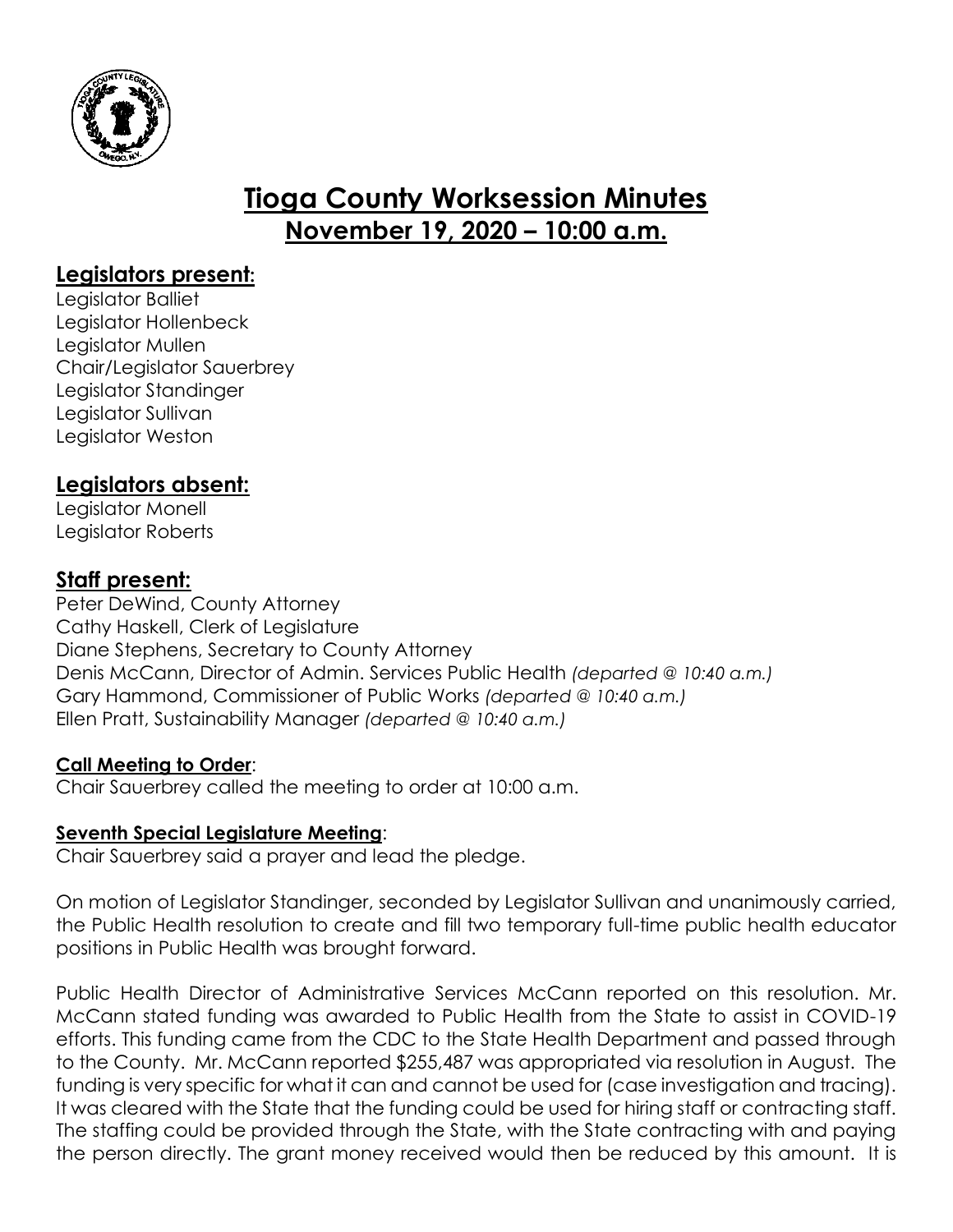much more advantageous financially, as well as other reasons, for Public Health to create and fill these positions themselves since the State rates and charges to fund the position are much higher. Based on the State's rates and charges, this would allow for one position whereas temporarily hiring County staff there is sufficient funding to hire two positions. The funding goes through June 2022.

Legislator Standinger stated he understood from Public Health Director Lisa McCafferty that using a person provided by the State would come with many strings attached. Mr. McCann stated since it would be a State contracted position; all the State's employee rules would be imposed. A State contract employee would not be under the same working requirements as County Public Health employees, but rather per their contract. He stated no one is working regular hours at Public Health. Weekends are worked and they need to be able to have this position available to work at all times.

Chair Sauerbrey asked Mr. McCann to explain why the positions requested are for public health educators. Mr. McCann stated one of Public Health's needs is to be able to educate and talk with the community when discussing possible exposure to or diagnosis of COVID-19. A health educator has developed this skillset. They have found this resource very helpful to them with the current health educator on staff.

On motion of Legislator Standinger, seconded by Legislator Sullivan and unanimously carried, a vote was cast on adopting this resolution.

All Legislators in attendance voted yes to adopt this resolution.

#### **Budget Update:**

Chair Sauerbrey stated Mr. Bailey was unable to attend the meeting due to a family emergency so there will be no budget update. He will be available at the next worksession.

#### **Recycling Drop Off:**

Chair Sauerbrey stated there are some new developments regarding recycling. Chair Sauerbrey stated Legislator Roberts preferred tabling this discussion to go back to the Public Works Committee, but this is an issue that affects the entire Legislature so it is being brought before them today.

Commissioner of Public Works Gary Hammond stated the new recycling law goes into effect January 1, 2021 and this is a "bump in the road" that impacts the entire Legislature, so they wanted to bring the matter to all of them. They only have a month and a half to resolve this. He then turned the discussion over to Sustainability Manager Ellen Pratt.

Ms. Pratt reported all transfer stations in NYS must follow NYS Code Rules and Regulations Title VI DEC Solid Waste Part 360. Her interpretation of the rules and regulations was that all transfer stations that are open to the public must take residential recycling from the public. Before sharing this with the Legislature or the public, she made sure that the DEC supported her interpretation. She reached out to DEC Region 7 and they agreed with her interpretation. However, just recently, Taylor Garbage went to DEC Region 7 and received the same answer, but stated they were in disagreement. It then went up to the DEC Central Office and the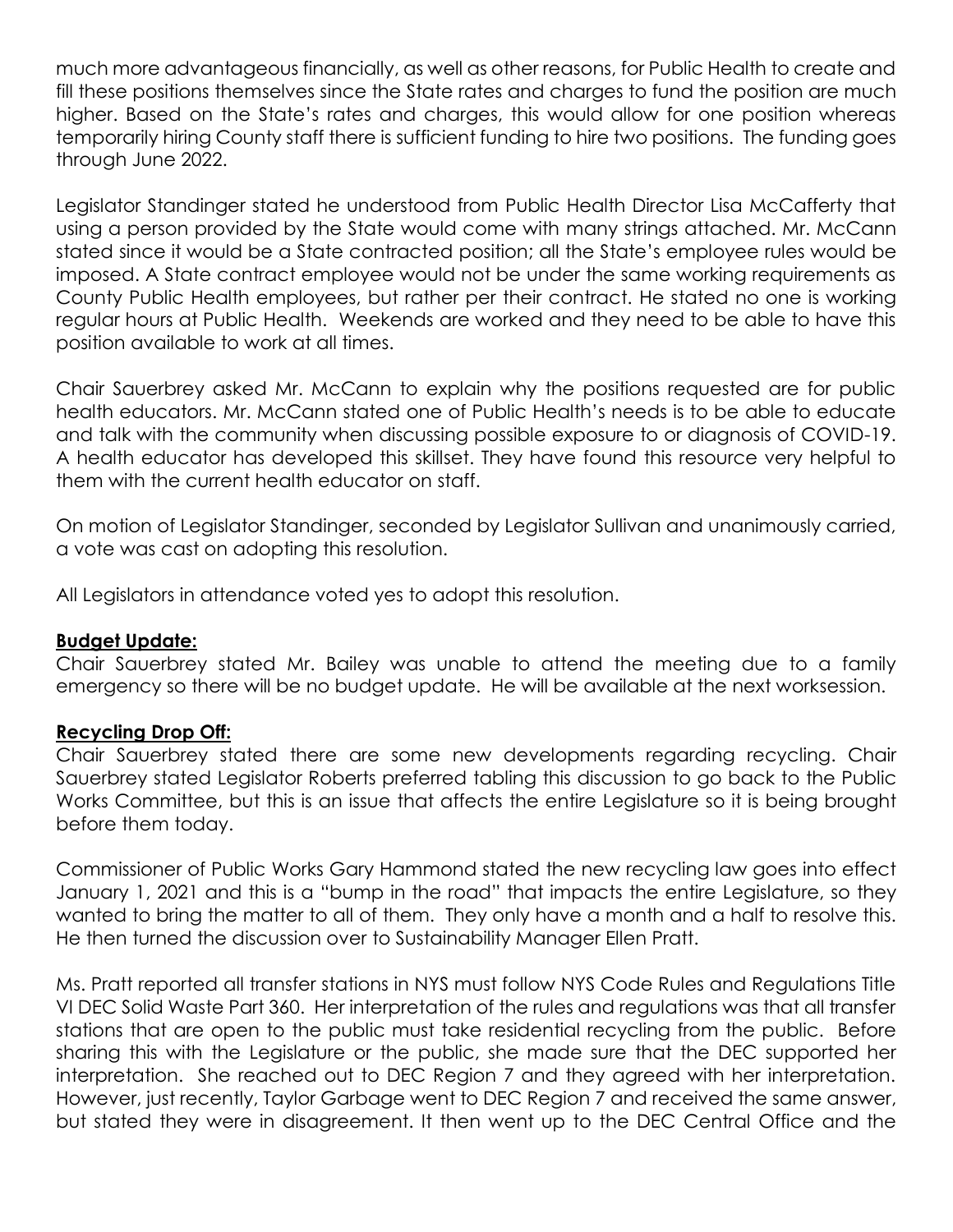Central Office stated Taylor Garbage is not required to accept residential recycling. Because of this, Taylor Garbage has decided they will not accept recycling at their transfer stations.

A solution to this problem is for the County to contract with Taylor Garbage to accept residential recycling at their transfer stations at no cost to the residents of the County. The County would assume the cost of collection, transportation and processing of the residential recycling. Ms. Pratt has reached out to Taylor Garbage to negotiate the cost.

Ms. Pratt reported there are approximately 20,000 occupied households in Tioga County. If you subtract the villages and the Town of Richford that either have a drop-off location or collect garbage and recycling, this leaves approximately 13,000 households that do not have curbside garbage pickup and, therefore, no recycling. Ms. Pratt reported close to half of the total occupied households in the County could be using the transfer stations.

Mr. Hammond stated their biggest concern is that January 1, 2021 rolls around with no plan in place. There has to be some means of handling recycling for those households that do not have curbside pickup. He stated they could be very easily criticized for not being proactive on this issue.

Chair Sauerbrey stated the fact that the Democratic Party presented a resolution at the County's budget hearing tells her that they will help make this an issue. This matter needs to be addressed rapidly. She stated she knows this is somewhat overriding what Legislator Roberts wants to do by bringing it to the Legislature instead of the Public Works Committee, but she feels they cannot wait.

Mr. Hammond stated he has seen the numbers for the cost of having Taylor Garbage accept recycling at their transfer stations and it is roughly \$100,000. He stated if there is insufficient funding in the solid waste budget, a budget transfer could be made from his budget so that next year's overall budget is not impacted. Ms. Pratt reported she has funding in her 2021 budget in case something like this happened.

Legislator Sullivan inquired as to whether Ms. Pratt has anything in writing to support the information received from NYS DEC Region 7 since the County and Taylor Garbage have received conflicting answers. Ms. Pratt reported all her correspondence was done via email, therefore, she has written documentation of the information received. Legislator Sullivan inquired as to whether we are certain that the answer from the Central Office to Taylor Garbage is correct. Ms. Pratt contacted NYS DEC Region 7 regarding the difference in the two responses and was informed this ultimately went up the chain of command to the highest level and this is the standing answer.

Attorney DeWind stated the whole issue is whether waste transfer stations have to also accept recycling drop offs. It appears they have the discretion to say whether they are taking just trash or both trash and recycling.

Legislator Mullen stated he is okay with entering into negotiations with Taylor Garbage to pay them to take recycling at their transfer stations because they (the County) are still not passing on an "incredible" tax increase to residents.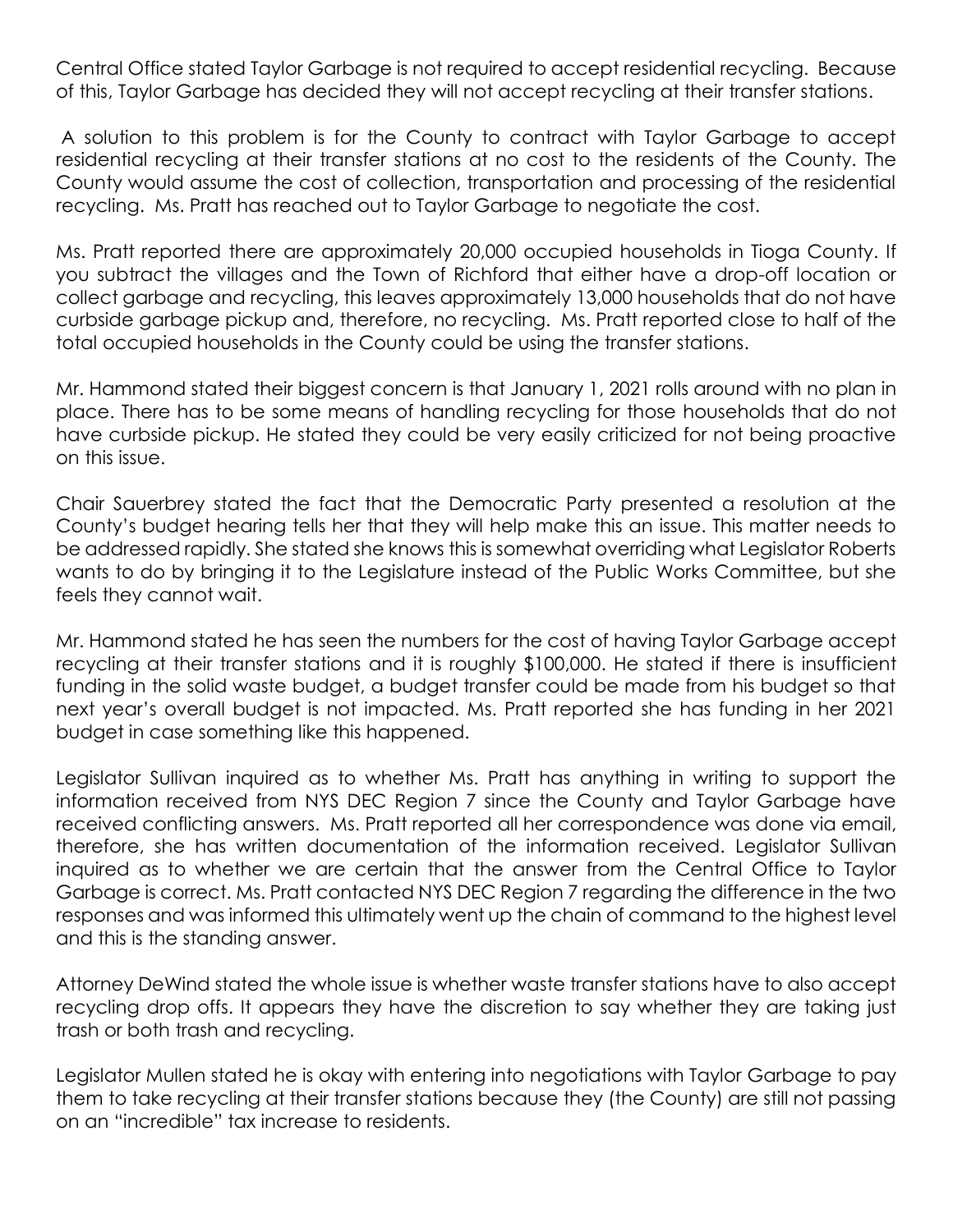Mr. Hammond stated the Legislature is not obligated to accept Taylor Garbage's quote, but it would be a one-stop drop off site for those who do not have curbside garbage and recycling pickup.

Legislator Standinger stated, in light of the misinformation provided by DEC to Ms. Pratt, through no fault of her own, he did not see a problem with back-pedaling a bit and providing for the convenience of a drop off for recycling.

Legislator Sullivan asked whether this would be for the two transfer stations and Ms. Pratt stated yes it includes both locations. Legislator Sullivan stated she agrees something has to be done now because it is the "eleventh hour" but she is not committing to this after 2021.

Ms. Pratt stated this would be a month-to-month agreement and the County would not be locked into the whole year.

Legislator Sullivan stated she never wants to go back to the cost of this being tied to a person's assessed value of their property.

Chair Sauerbrey stated the Legislature needs to move ahead with Ms. Pratt obtaining cost information from Taylor Garbage. Again, Chair Sauerbrey stated Legislator Roberts is not in favor of doing this.

Legislator Hollenbeck asked if Taylor Garbage is going to establish hours of operation for people in the County and Ms. Pratt stated yes.

Attorney DeWind stated deal points are still being discussed, there are things Taylor Garbage is looking for and things the County is looking for.

Legislator Weston asked whether towns could be asked to contribute toward this service and expense. Legislator Sullivan stated that, while she agrees with the concept, there is not time this year to proceed in this manner.

Legislator Sullivan requested the Legislature start focusing on this mid-year next year. Chair Sauerbrey stated it needs to be addressed earlier in the year.

Legislator Mullen stated an agreement needs to be made to provide for this. If for reasons unknown now, the contract with Taylor Garbage does not work out, we will come up with another plan, but "January 1 people will have a place that their recycling goes".

All Legislators present were in support of doing something to address this issue by way of a contract with Taylor Garbage.

Attorney DeWind stated hopefully things will work out so a contract will be in place on January 1, 2021.

Legislative Clerk Haskell asked the Legislature if they would like her to make this an action item to be addressed again in 2021. It was agreed this should be set as an action item for the Legislature to re-visit this topic in February 2021.